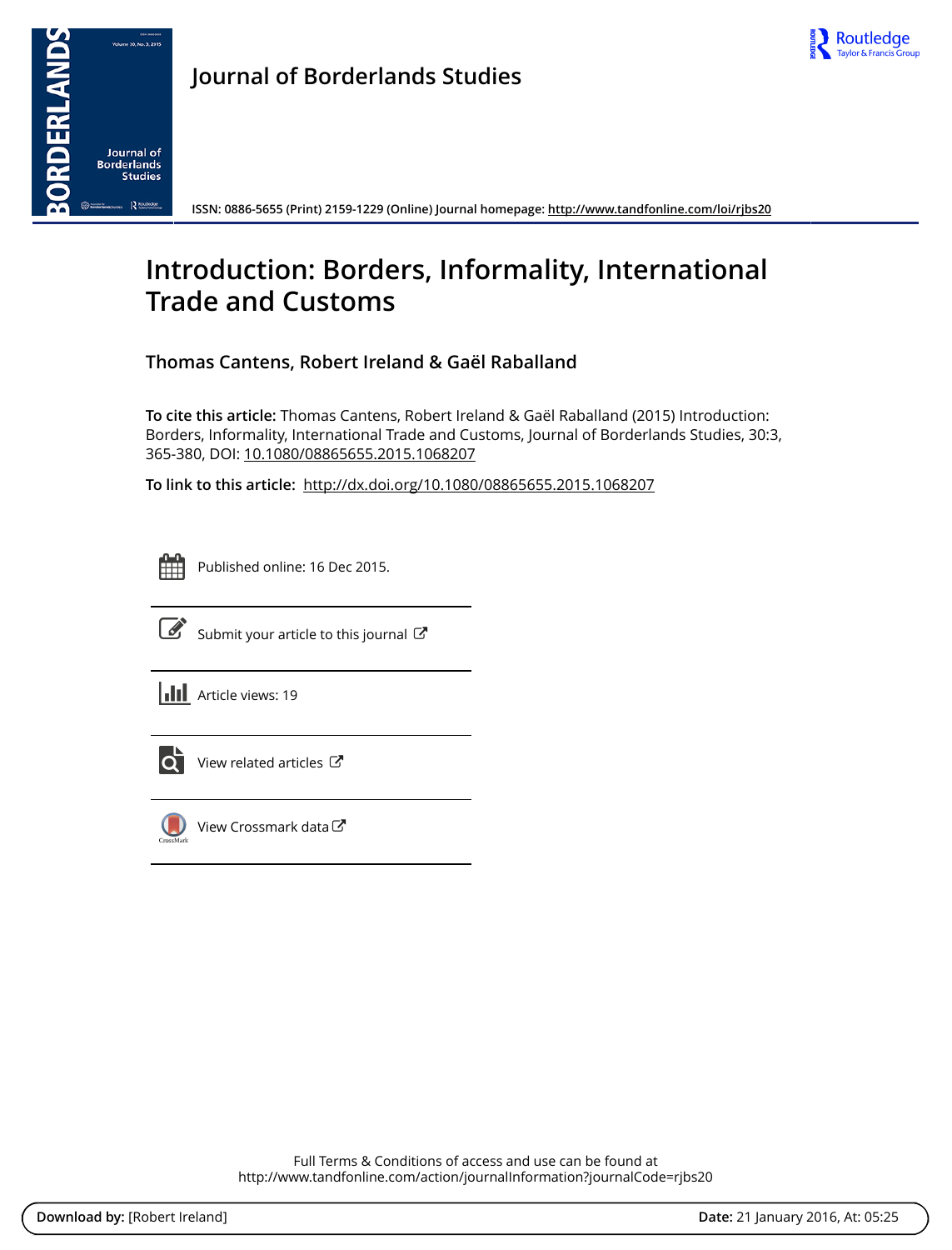# Introduction: Borders, Informality, International Trade and Customs

Thomas Cantens<sup>\*</sup>, Robert Ireland and Gaël Raballand<sup>\*</sup>

# Introduction

The books of administrators are never of any use to the State, because when they talk about a remedy they never go to the heart of the problem. The actions of individuals, heads of organized bands, vagabonds and others, who attract public odium, are more reliable, because they reveal, usually to sovereigns, weak points in the government.

Political testament written in prison by the smugglers' leader Louis Mandrin $^{\rm l}$ —Ange Goudar, 1756

This special section deals with the "informal" cross-border trade in goods. Trading goods is an original human activity that precedes borders (Renfrew [1969\)](#page-16-0). With the rise of nation-states with demarcated political boundaries, trade that crosses borders became regulated by government institutions such as Customs, with tariffs, quotas, or outright prohibitions. While borders are perhaps not quite "the dead, the fixed, the undialectical, the immobile" (Foucault [1970](#page-14-0), 70), they are a formal structure that places less flexibility on trade activities. Focusing on informality thus provided an opportunity to reflect on the governance of international trade, which has been marked by increasing consolidation of its rules in the last decades. Informal cross-border trade affects the symbolic power of the State, particularly where the State takes one of its more concrete forms, as "the borders." Indeed, at borders, where commodities flows are regulated, informal trade forces governments to balance or choose between rule avoidance with economic contribution, as well as social relations. This tension between the economic, political and social dimensions of informal trade at borders is reflected in this special section.

Any paper that discusses informality must confront its definition. Informality can escape state control, and researchers do not necessarily want to be similarly outflanked. The term "informal" appeared for the first time in a report of the International Labor Office [\(1972](#page-14-0)) and in an article by Hart [\(1973](#page-14-0)), an anthropologist who had worked in Ghana a few years earlier and "succeeded" in trade in local markets. Throughout its use, the word "informal" has been attached to "labor," "sector," "economy," "trade" and "practices."<sup>[2](#page-13-0)</sup> Academics have worked on this in vogue concept for over 30 years, use of which has become so widespread as to be disputed for that very reason (Hart [2005;](#page-14-0) Klein [1999\)](#page-15-0). We seem to be suffering from an overdose of informality, a feeling of having exhausted the use of a concept while still not knowing how to manage without it. In turning their attention to the situation of international trade, merely because policymakers, development experts and civil servants in the field use the concept of informality, researchers may find themselves in the tricky position of using a concept that has become part of the collective scientific psyche without adhering to a definition or participating in the controversies relating to it.

This special section of The Journal of Borderlands Studies focuses on papers presented at the WCO/World Bank research conference on Informality, International Trade and Customs held in June 2013 in Brussels.

<sup>∗</sup> Thomas Cantens, Researcher, World Customs Organization, Belgium, Centre Norbert Elias, France | [thomas.](mailto:thomas.cantens@wcoomd.org) [cantens@wcoomd.org](mailto:thomas.cantens@wcoomd.org)

Robert Ireland, Head of the Research and Communication Department, World Customs Organization, Belgium | [robert.ireland@wcoomd.org](mailto:robert.ireland@wcoomd.org)

<sup>∗</sup> Gaël Raballand, Senior Economist, World Bank, France | [graballand@worldbank.org](mailto:graballand@worldbank.org)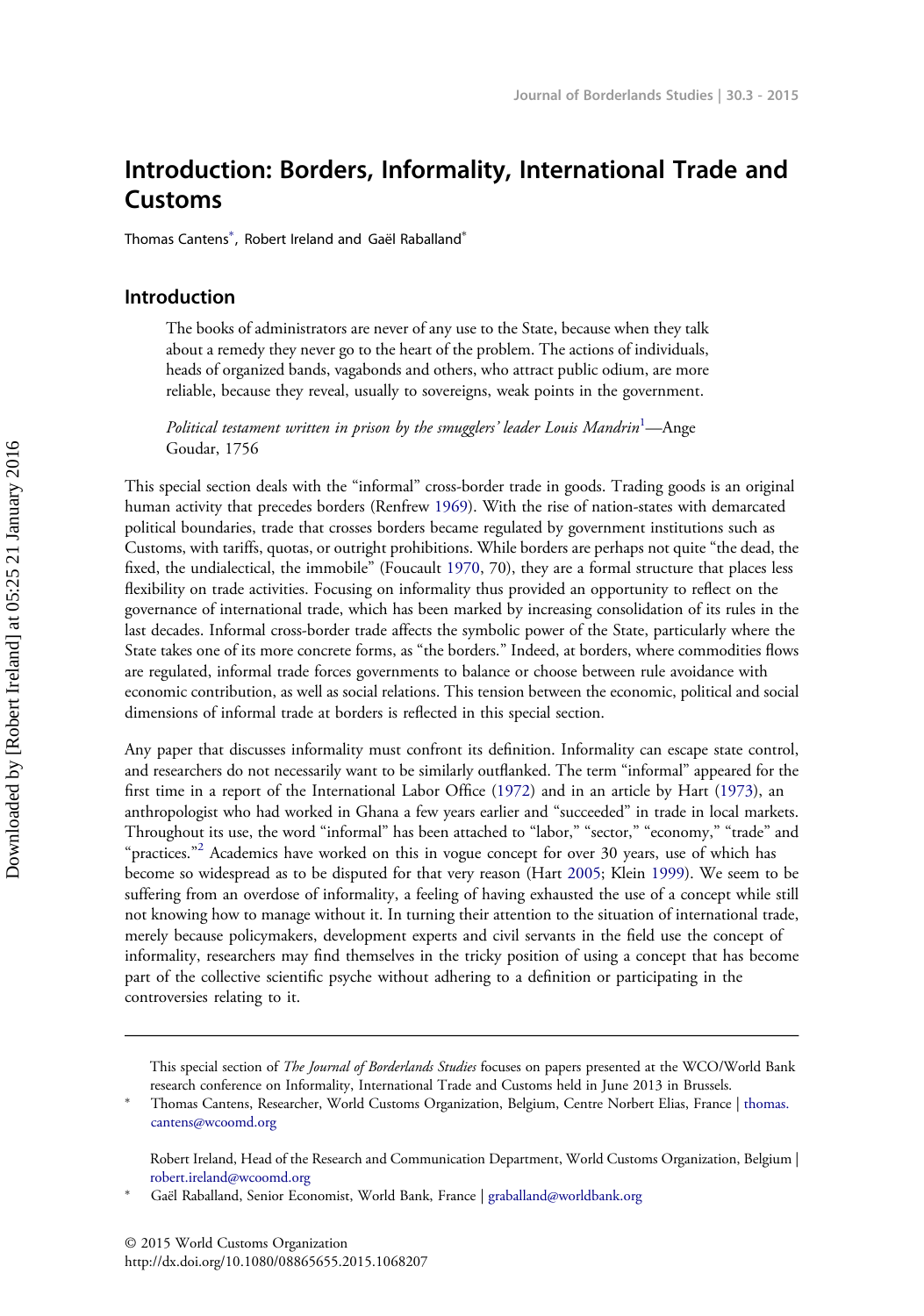Perhaps the first question is whether looking for (or at) a definition of "informal" is vital as a starting point of the reflection? A definition could of course be minimalist—"informal" is not within the forms required by an authority—but it would be tautological and the question is whether it teaches us something.

If informality is no longer defined in itself, but in relation to something else (statistics, taxation, law, quantity, size of business, ethnicity, the "local") or as ordering a typology (among kinds of businesses, social relations or relationships with the State), we may lose part of the diversity of the concept. For example, it is common to say that informal trade is the trade that is not reported in national statistics and that this non-report constitutes a definition of informality. If the first part of the sentence may be partially true—an informal trade transaction may be partially informal and thus partially reported in national statistics—the second part of the sentence—identifying the non-report to informality—is a methodological choice assuming that informality will be explored quantitatively. This is legitimate as an exploratory choice but this cannot be a "definition" of informal trade. If it was the case, this definition would assume that "statistics" have some kind of necessary pre-existence and informality would have a negative dimension according to what should be done (reporting quantitatively) and would be a hole to be filled in knowledge.

Taxation is another example of the existing continuum between informal and formal activities. Taxation was often represented as a dividing line between formal and informal<sup>3</sup> (MacGaffey [1987](#page-15-0)), but cross-border traders who are represented by the authorities as "informal" pay some taxes or fully pay certain taxes and not others. One can be "informal" according to a specific regulation and cannot be so for another: Lautier [\(1995](#page-15-0)) exposes the case of traders who are identified at the municipality and pay the required local taxes but do not pay for social security. The size of the company<sup>[4](#page-13-0)</sup> is not always admissible as a criterion defining the informal sector. For instance, a merchant working in the formal sector uses his logistical means or partners with informal traders to diversify his business and achieve greater profit margins via smuggling or importing without submitting a declaration to Customs. The case is well known by Customs officers and is described in the following articles. In general, it is now well accepted that the distinction between "formal" and "informal" does not apply to operators who often divide their activities between the two sectors (Ødegaard [2008\)](#page-15-0). Meagher [\(2013](#page-15-0)) highlighted what has changed over the last 20 years about the linkages between formal and informal: the growing integration of the informal economy into the global value chains. Thus, to some extent, the increasing contribution of informality to international trade. This contribution is taking place at two levels, production—which is the best known level—and trade itself.

The informal economy is substantial in most countries. Among the 162 countries studied by Schneider et al. [\(2010](#page-16-0)) during the period 1999–2007, 107 had an estimated informal share greater than or equal to 30% of total GDP, including 18 with a share over 50%. These national informal economies are partly based on international trade of goods, be it formal or informal, land cross-border trader or trade with a wider geographic extension (Dongala [1993](#page-14-0)).

Informality is more embedded into globalization. As a consequence, research on informality has evolved from the dualistic distinction between informal and formal sectors at the national levels to the impacts of informality on global governance and markets (Meagher [2013\)](#page-15-0).

Faced with the difficulty of defining informality, it may be necessary to accept, at least as a starting point for reflection, that our knowledge on informality is above all intuitive: we can all recognize "informal" practices whenever we meet them but we cannot all accept the same definition of informality (at least a definition that brings something more than a tautology). This intuition about informality is not rooted in time and space. There is a reason why we do not deceive ourselves when we call something "informal," or why we understand what border officials mean when they speak of "informal operators." This reason is that there is something in the "informal" that makes us immediately reflect on authority: when we are in contact with informality, informality forces us to identify the presence of authority and takes some distance from it. In other words, there is something in the idea of informality that is grounded by a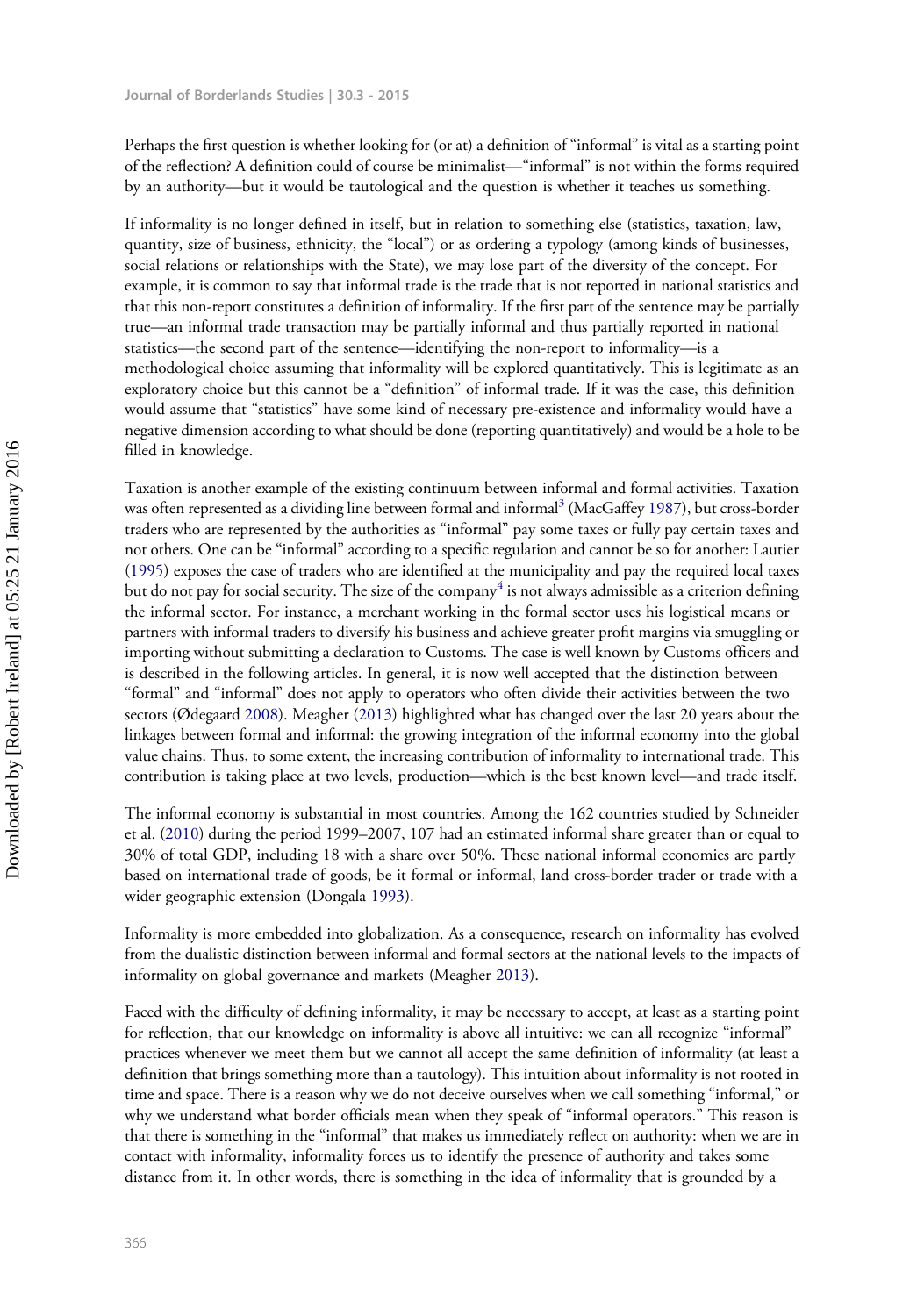common meaning directly accessible and that we can identify as the invitation to take a step aside and question ourselves on the authority, particularly in this special section, the state authority that is materialized by borders.

The starting point of this issue is therefore what happens at borders, especially their porosity and how they are controlled, from the point of view of the goods. The heuristic power of informal trade is that it makes us think of borders as much as an opportunity for enrichment as an "anomaly" in a basic human relationship that is the material exchange. This does not mean the weakening of borders, neither as a State institution gathering different control apparatuses, nor as a political concept. This means adopting also an epistemological perspective: to what extent do the approaches and questioning adopted on informality by researchers, experts, policymakers and field officers unveil the way we think of borders and trade governance? The questioning can thus be summarized as follows: to what extent does the opposition between formal and informal represent a pattern of thought that forms some representations of the relationships between borders and exchange of goods and shape public policies and governance? In Louis Mandrin's words, what interests us here is as much what happens at borders for goods as what state actors and researchers unveil about themselves when they reflect on informal cross-border trade.

This introduction follows two objectives: (i) to consider a set of questions addressed to and by border control services,<sup>[5](#page-13-0)</sup> and (ii) to examine what the formal/informal pattern applied to cross-border trade brings to the episteme of the border. A final section presents the different articles of this issue by connecting them to the framework developed in the two previous sections.

# The Questions Addressed to and by Those Who Control the Borders

There are three main questions for those who control the borders and are concerned by informal trade: the relevance of a distinction between "informality" and "smuggling," the economic and social legitimacy of informal trade and the "solutions" to eliminate or contain informal trade. From an analytical perspective, what is at stake, in this introduction, is not to answer these questions but to distinguish the political and epistemological issues they convey.

# The Legal Question: Why Talk About Informality When Law Calls it Smuggling?

Smuggling, undeclared importation, fraud as to value, origin or quantity, the Customs legislation and codes have many names for "informality" that make officials doubt the usefulness of the concept. That question, put by a number of Customs officials, is, however, answered by their own practice: on the ground, Customs officials themselves use the term "informals" to denote certain categories of users, importers, and forwarding agents.

Whether applied effectively, efficiently, and fairly, or not, the contemporary reality of cross-border trade regulations are disregarded by some traders. In other words, some traders do not comply with border laws and thus become smugglers. Informal trade is a sibling of smuggling, or perhaps its cousin. The nomenclature itself is relatively new (Hart [1973](#page-14-0); ILO [1972](#page-14-0)) and the meaning is subject to differing interpretations, frequently based on ideology. To characterize informal trade as being non-compliant with border agency requirements, however, is to date it historically. In the absence of a State and its revenue collector function, "informal trade" is merely "trade." There is nothing pejorative from a political or legal perspective about traders that exchange goods across borders that do not exist or do not pay taxes that have not been levied. Thus, the characterization of informal trade as non-compliant can only be made after the rise of the State, border controls, and the power to tax.

There are many motives behind non-compliance with border rules. Smuggling can be understood as relatively intentional and based on the wish to pay no or fewer taxes, or to profit from trade in prohibited goods such as crystal meth (Gilligan [2008\)](#page-14-0). The motive can, however, be more nuanced or benign.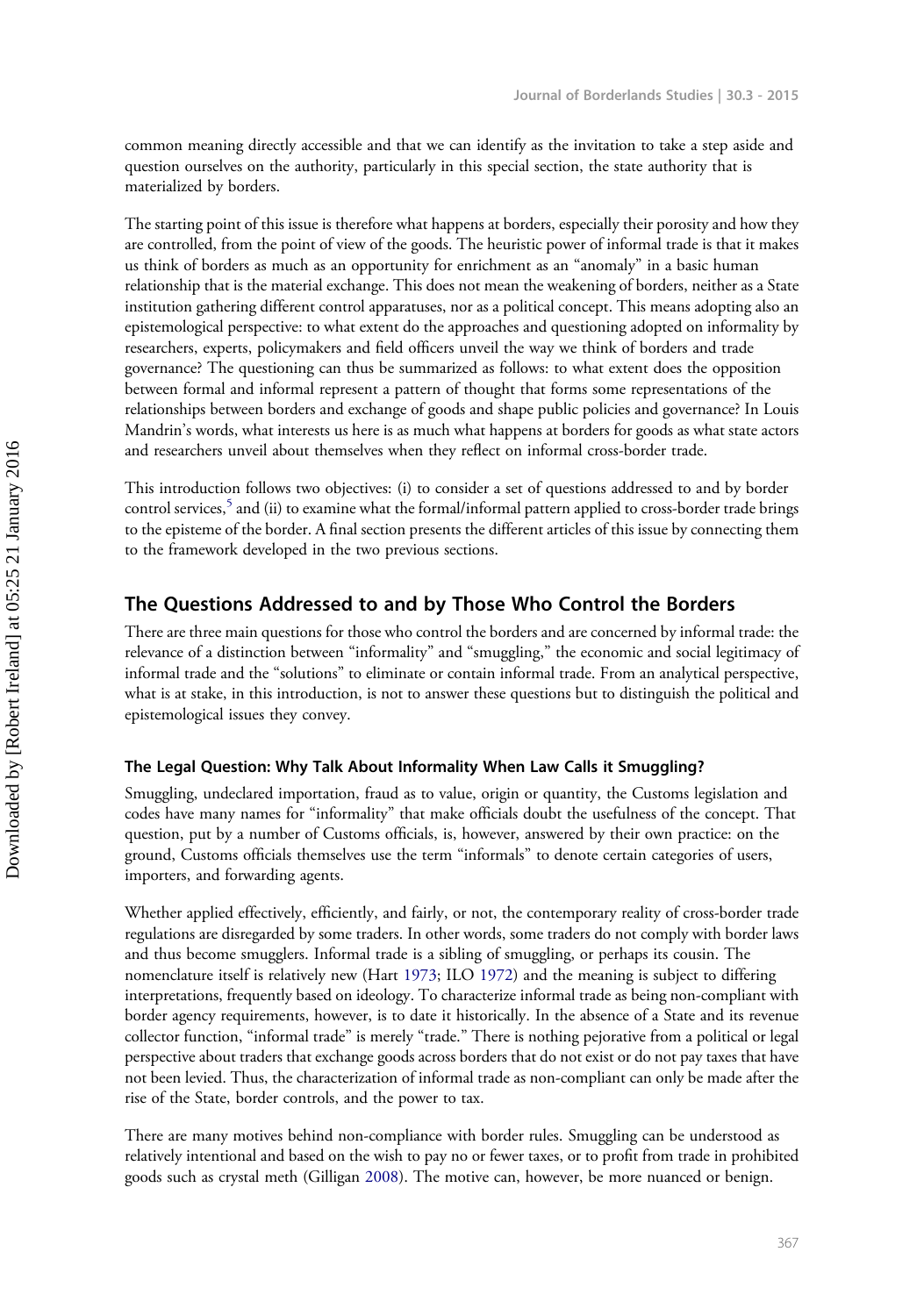The motive can be survival if the micro-trader is so poor that any reduction in income leads to oblivion. The motive can be refusal to participate in the corruption of a revenue collector who demands a bribe or an unreasonable payment beyond what the Customs code requires. The despotism of a State which renders all unto Caesar can give some legitimacy for non-compliance. Informal trade can emerge and expand because of the multifaceted failures of a State. Non-compliance can perhaps accentuate neoliberalism or be exploited by a libertarian "tea party" advocating that everyone rely only on themselves and that government is unnecessary.

The multiple and local uses of the term "informals" remind us that the law is always a social construction, even if it manifests itself in an intangible or timeless form (Bourdieu [1986](#page-14-0)). What is more, Customs officials are not simply neutral enforcers of the law. They participate in its development in international bodies like the World Customs Organization (WCO), which establishes administrative standards, or as expert advisers to funding agencies. Because they know the terrain and are the repository of the administration's attempts to combat fraud, they also know what techniques are viable, and serve as technical consultants to governments. Despite the effective participation of Customs officials in the elaboration of legislation, there remains the difficulty of conceptualizing "informals" primarily outside the legal framework.

#### The Economic Question: Even if Informal Activities are Illegal, Can They be Legitimate?

We have confined ourselves to trade in "legal" goods, to the exclusion of products in which trade is prohibited or very restricted (arms, narcotics, etc.), so as to participate in the debate about the "legitimacy" of informal trade. With regard to international trade, the legitimacy of the informal sector rests more on the goods themselves than on practices claiming, or capable of claiming, political significance as rebellion against the State. By their nature as second-hand or low-value merchandise, the goods in question tend to be cheap and intended for the poor: clothing, both new from Asia and used from Europe, agricultural products, fresh comestibles, cattle and pesticides, as well as more urban products such as motorcycles, second- or third-hand vehicles, small luxury objects and cheap mobile telephones.

By restricting the field of study to "illegal" trade in "legal" merchandise, analysts can address more specifically the question of the construction of the illegality of the practices and the action of the State, which is the guarantor of the law but also of economic "development," linking judicial law to "the laws of economics:" what is to be done about trade that is partly or wholly informal but remains confined to legal merchandise in circulation in a national and international environment based on free trade?

In "poor" countries, there is solid political support for informal trade, but the economic benefits of market scale are equally important, leading to a critical view of informal trade. Thus the common debate between the political legitimacy and the economic legitimacy of the informal sector is transposable in international trade. On the one hand, informal trade is seen as an expression of the dynamism of a given society, made evident by the inability of States to enforce the rules they proclaim and the ability of innovators to play with those rules and find opportunities for self-enrichment. Hernando de Soto [\(2000](#page-16-0)) contended that, in developing countries, enterprises are judged more on their ability to respond to and absorb bureaucratic practices than on the market relevance of their activity. One line of thought considers informal trade as the first positive sign of successful liberalization of the economy (Lourenço-Lindell [2004](#page-15-0)). On the other hand, empirical and qualitative studies of funding methods and family and linguistic networks show that informal trade also exists as a system closed to competition and economically harmful to the population groups it is primarily supposed to serve. In one study conducted in Cameroon, "formal" traders complain of unfair competition: even "informal" traders complain of the growth of informal trading in some goods which has led to increased competition (Cantens et al. [2014\)](#page-14-0).

The question of legitimacy therefore goes beyond the distinction made by Van Schendel and Abraham [\(2005](#page-16-0)), between what is "legal" and what is "lawful" or "licit." In their book about globalization and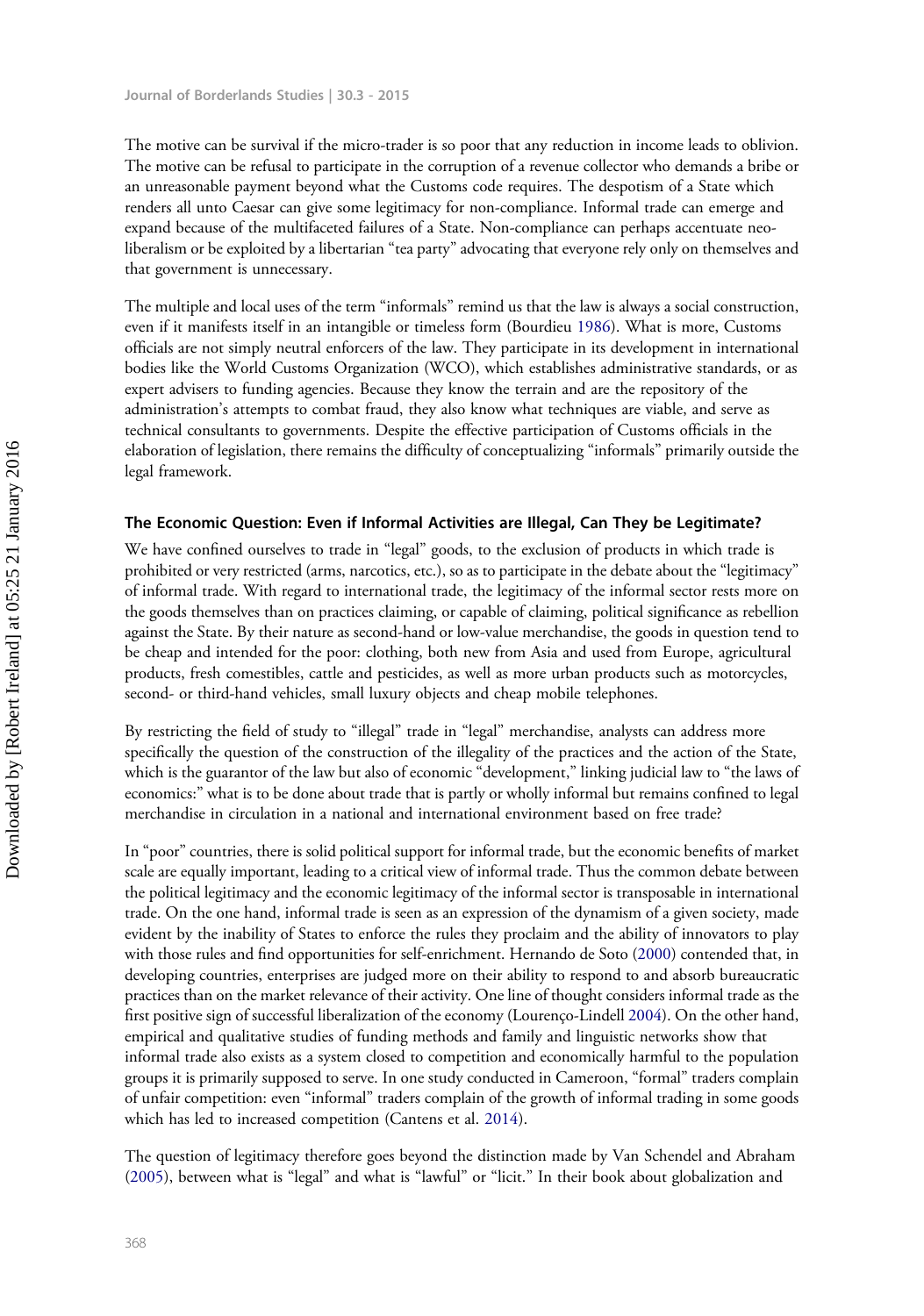transnational crime, Abraham and Van Schendel proposed a conceptual framework, distinguishing some kind of a "state vision" that considers what is "legal" and the people vision on what is "licit:" according to the authors, something may be illegal but licit. This distinction allows them to distinguish between crossborder criminal organizations and small traders crossing the borders with small quantities of commodities (who are part of "our" informal trade that is explored here). This real distinction suggests policymakers should adopt different and graduated responses to what is considered as illegal as a whole. What is at stake here, however, is a bit different.

The remaining question is that of the political legitimacy of informal trade. This questions the ruling elites, who are sometimes involved in informal trade, or the intellectuals, policymakers or international experts, who are not necessarily against informal trade. Informality is sometimes represented as the social response to rules and laws and considered as sufficient evidence that these rules and laws are missing their objectives. It is not about any "specter" (the one of transnational crime organizations) "haunting the globalization" (Van Schendel and Abraham [2005,](#page-16-0) 2) that would be the "subtext" of stories relating the negative effects of globalization and fueling the fear of it. It is more a specter haunting the regulation of globalization, the specter of informality that questions the legitimacy of the rules applied to trade. The questioning comes from within the group of "rulers" and does not oppose the "State" and the people. This is why informality, as a concept, is not necessarily linked to resistance and its political dimension does not oppose states to people.<sup>[7](#page-13-0)</sup> On the contrary, the interest raised by informality among those who control borders is also a way to redefine the role of borders within the field of economics and the objective of a global regulation of the trade flows, within which borders controls are merely playing a role devoted to a local policing of international rules.

#### The Bureaucratic Question: What is to be Done at the Borders?

This is the third question asked by and to those who control the borders on behalf of states, and, sometimes, this is the first question they raise. We believe this question should be the last to be raised.

The border is a place of control but it is also a barrier to control: the liveliness of logistics networks working in informal activities cross borders in contrast to the barrier of the border for state services that cannot materially cross borders. The first risk is the revolt against the state and its representatives. Shifting informal trade to formal trade generates, among other things, an enforcement versus empathy dichotomy made famous by the "war on drugs." Should policymakers emphasize the carrot or the stick? Should informal traders be punished, or should government strive to work with them to find common solutions? Particularly punitive policies can, and have, tipped the informal sector into civil unrest (Ayadi, Benjamin, Bensassi, and Raballand, [2013\)](#page-14-0), and from non-compliant trade in legal goods to trade in illegal goods. Not much is needed to reach this latter tipping point, as illegal goods are frequently more lucrative, especially when the gap between the risks diminishes.

Administrative issues are well known by border officials operating in the field and are developed in the following articles. These issues can be summarized as follows: how can the State enforce the law at borders —and thus remove any informal activity there—by using ways and means that are acceptable to the population whose main resource is the illegal trade in legal goods? We will see that, at all borders, states only seek to contain informal trade not combat it.

# Informal Cross-border Trade and the Episteme of Borders

The second objective of this issue is to build on the challenge—merely bureaucratic at a first glance informal trade poses to those who control the border, in order to understand how informal, applied to international trade in goods, also raises epistemological questions.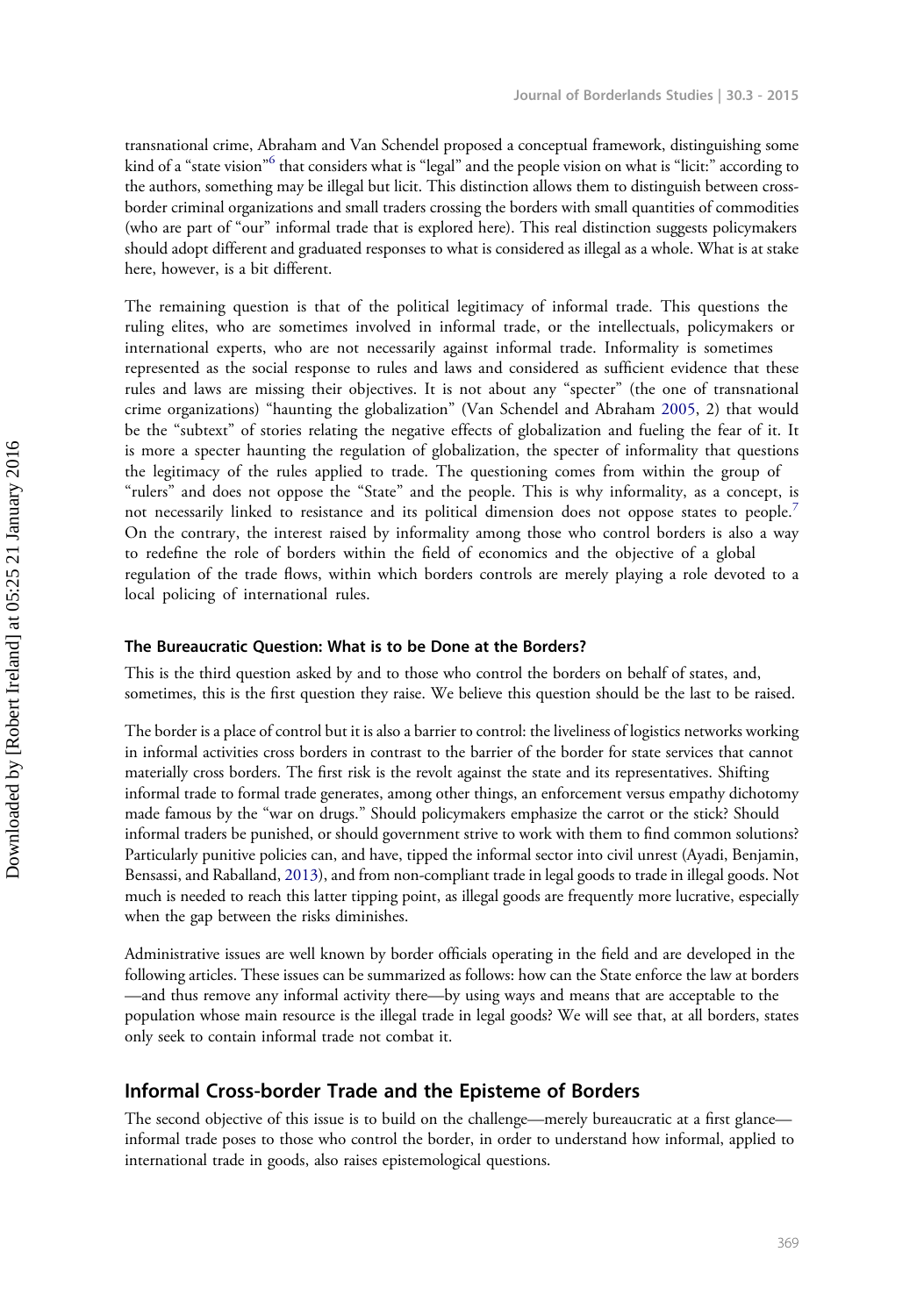#### Borders as a Point of Negotiation within the Global Flows of Wealth

As we have seen before, trade has an epistemological interest in itself in that it forces one to think of the border in economic terms. The questioning on borders is, to some extent, more extended when applied to flows of goods than for flows of people. With the exception of the question of migration control, that could be summarized as "why is someone forbidden to be somewhere?" and that is rarely addressed in this form, the questions are mainly about the effects of border closure policies. This is not the case for trade: borders are open and raise the question of trade intensity, in particular the balance between formal and informal trade practices from an economic perspective. This perspective has not always been treated by "non-quantitativist" researchers who have mainly focused their fieldwork on land borders and land cross-border trade between neighboring countries, with little interest for the integration of informal trade into globalization. With certain exceptions, such as Peraldi's studies [\(2001,](#page-15-0) [2007\)](#page-15-0) or Hansen [\(2004](#page-14-0)), a great deal of research on informality and international trade, both in universities and in the development organizations, takes a minimalist approach in which informality is confined to frontier zones, very often land areas, between India and Bangladesh (Pohit and Taneja [2000](#page-15-0)), Mali and Algeria (Scheele [2009](#page-16-0)), Benin and Nigeria (Flynn [1997\)](#page-14-0), Uganda and its neighbors (Titeca [2006\)](#page-16-0), and between Peru and Bolivia (Ødegaard [2008\)](#page-15-0). The trade conducted on either side of a border by inhabitants of frontier zones is a major subject of study in view of its impact in those zones, and beyond in some cases (Mitra and Kaminski [2012](#page-15-0); Raballand and Mjekiqi [2010\)](#page-16-0).

Nevertheless, it is also interesting to examine how certain "informal" traders fit into trade globalization processes, some of which are complex and distant, while others are nearer at hand but include unexpected population groups.

Indeed, a changing dynamic for informal trade in developing countries is the easier access to air transport and means of communication that facilitate links between linguistic and family communities across borders. Until very recently, it was predicted that the second-hand clothing trade would die out owing to competition from new clothing from Asia (Bredeloup and Lombard [2008](#page-14-0)). That has not been the case quite the contrary—in the African ports, where second-hand clothing and used tyres are among the products which generate the most Customs revenue (Cantens et al. [2014](#page-14-0)). Access to international activity has thus become more democratic.

In these margins of legality, and because informal trade is highly organized, administrative agencies are faced with structures and individuals with which they can or must negotiate. As is the case in most of the articles presented in this issue, borders are places where the allocation of different kinds of wealth is negotiated: public wealth—Customs taxes and duties—and private wealth, be it the owner of the goods or the payment of bribes.

Everywhere, at local level, it is clear that Customs officials are simply applying the law yet negotiating its application with a section of the traders (Cantens [2013](#page-14-0)). Everywhere, the administrative agencies are caught between the law, the international rules, the legitimacy of informal trade and the existence, as in every administration, of leeway in the creation of techniques for applying the law. It is within this triptych of law-technique-legitimacy that negotiation is played out.

The main difference is that the level of organization of the informal structures does not go beyond the local or national level, whereas the vast majority of technical control rules are elaborated in international agencies, either by recommendations from experts or by decisions taken in such organizations as the WCO or the World Trade Organization (WTO). While some traders in developing countries have gained access to globalized trade, access to its globalized regulation is still forbidden to them. This raises the unresolved issue of the representation at international level of traders classified as informal, given their weight in national politics.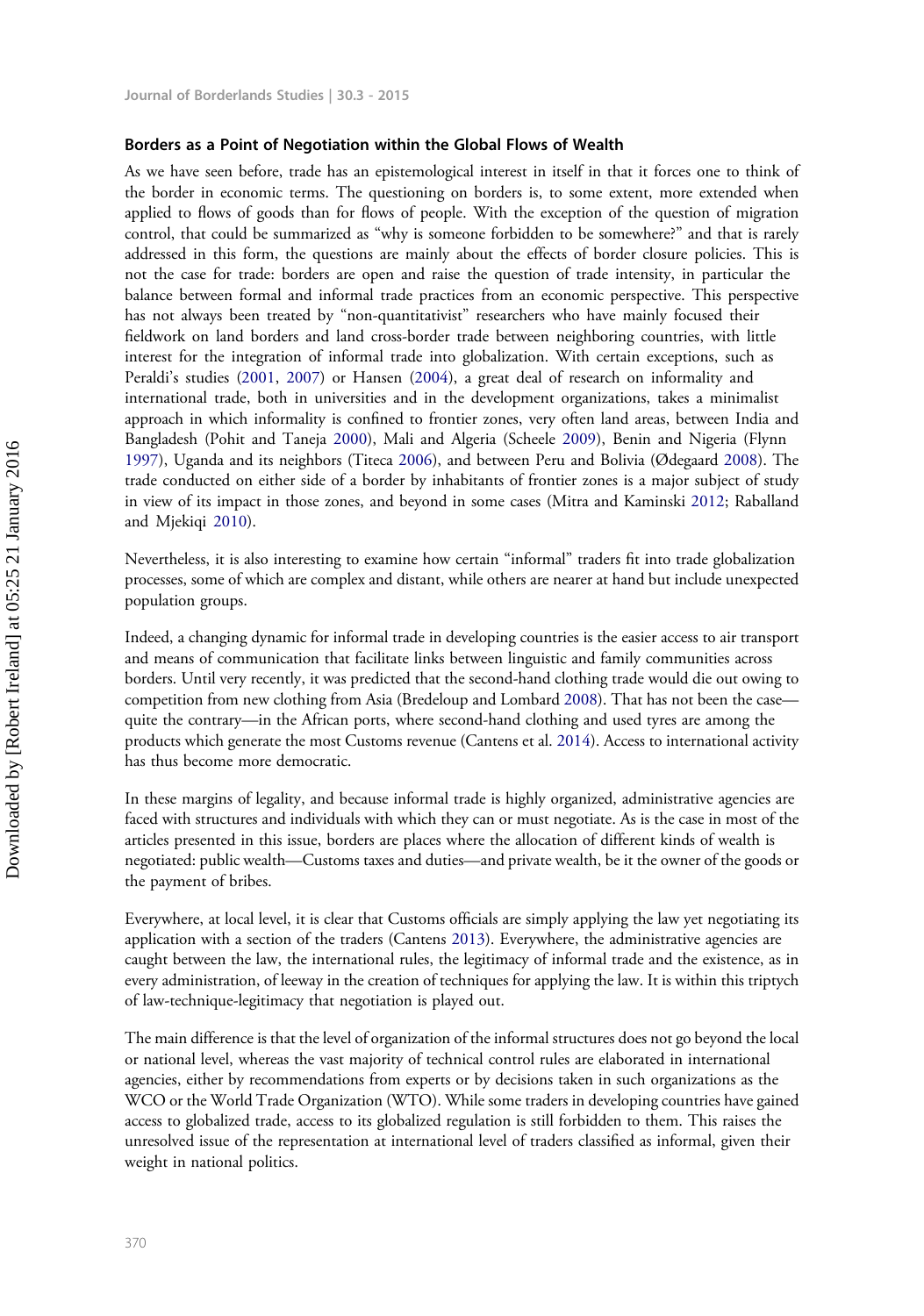Negotiating on the tax burden is no different with "informals" than with "formals:" all Customs taxation policies are the outcome of negotiation in every country in the world. Even at the level of control, negotiation enters into the determination of illegality and the corresponding penalties. Customs officials often have the power to negotiate fines, and that can go even further in the case of liberal policies. The Organization for Economic Cooperation and Development (OECD) itself recommends fiscal administrations to negotiate with the wealthiest taxpayers, since their tax situation is more international and more complex, and can never be fully taken into account by a national administration (OECD [2009\)](#page-15-0). Negotiation is not therefore confined to "informals" or the poor: it is the informal component of bureaucracy, the State's admission of powerlessness to regulate everything. By virtue of that fact, the informal sector has also been seen as a political apparatus in itself, in line with the idea of a state pragmatism that becomes raison d'Etat and imposes itself on the law in many circumstances.

# A Praxeology of Border Control

We seek to emphasize a praxeology of informal trade. Technique plays a crucial role in informality. Formal traders and informals are opposed to each other in their manner of adaption to administrative control, and this may be the core of the concept of informality: the technical inability to fit in with the control techniques. Techniques of administrative control have always more or less defined the boundary between formal and informal through their effect on practices in the private sector. The keeping of accounts and the obligation to keep them in specific forms are an example of a factor which makes it possible to classify a taxpayer as informal or not.

The role of technique in this respect has often been played down, however, since it seemed so obvious that an enterprise exists by virtue of its accounts, at least in the "developed" world (Chiapello [2008\)](#page-14-0), and that such accounting serves fiscal purposes. In France, accounting—the obligation to keep "books"—was imposed in the  $17<sup>th</sup>$  century. A royal decree of 1673 established the form of accounting ledgers and documents which large merchants had to keep. Nonetheless, as Gaignat de Laulnais [\(1718](#page-14-0))<sup>[8](#page-13-0)</sup> noted in his guide of commerce, no penalty was provided for non-compliance with that obligation (Gaignat [1718](#page-14-0), 46), since there was no administrative body responsible for monitoring it. The force of the formal expression lays elsewhere. It imposed itself in the judicial sphere because judgment was rendered in favor of a party that had documentary proof against one that did not.

This formal expression of commercial practice thus had legal force, but it also had symbolic force. Informality does, indeed, suppose new forms of trust. To make a technique at one and the same time a canon for the exercise of an occupation and an instrument of submission to the law is by no means selfevident and requires, first and foremost, a meeting of those who make the law and those who engage in that trade—if not the movement of the same persons from one world to the other, as has been the case in Europe since the 17th century.

Today, people who are locally engaged in informal trade have no access to the organizations in which the law is discussed. The only official negotiation with representatives of the State is often about the tax burden on the goods concerned. Informal trade could once be understood solely as a reaction to public policies, and consisted in the avoidance of financial constraints or a more or less intentional ignorance of the rules. In both cases, governments responded with official policies, more or less effective but easily conceived: for example, establishing and negotiating the financial constraints together with the informal players by organizing them in associations.

The dynamics of action and reaction on the part of governments and informals is changing and resulting in growing awareness of the increasingly crucial role of technique in state control methodology. Informality is no longer solely a reaction to public policies, but simply the effect of those policies in a situation where the techniques employed, both in control and in trade, are increasingly important.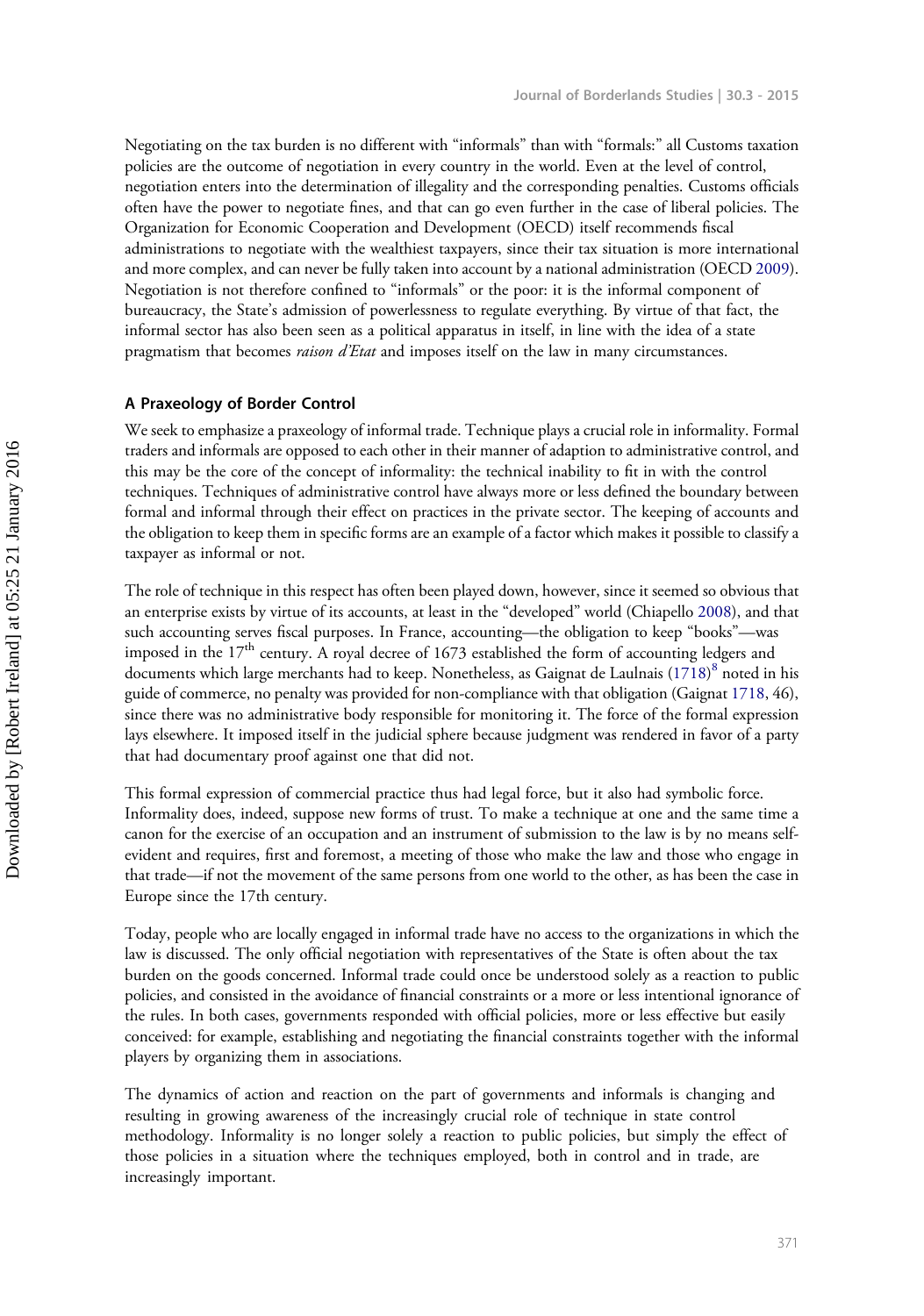The liberalization of trade is a political constant which has been a global political project since the end of the Second World War. Nevertheless, and with regard to international trade in goods in particular, governments' security demands have increased, resulting in the imposition of new control practices which require the provision of more information and have greater recourse to technical means—both computer technology and legal and logistic techniques—and to more material resources. Faced with the greater complexity they have created, and simultaneously with this creation, liberal policies have invented new avoidance mechanisms for players regarded a priori as "compliant." Authorizations are granted which enable "good" trade players to comply with the increased demands more easily, or even not to comply with them but instead be inspected from time to time by the administration.

Free trade in the capitalist mode has the capacity to create complexity of regulation at the same time as simplification for certain players deemed a priori "above board." Such players, via their trade associations or their own international organizations, are party to negotiations with the State on the construction of the control techniques that will be applied to them (or not). That approach establishes a clear line between players whose commercial practices accord with those of the control administrations because the latter were established by reference to the former, and players whose commercial practices cannot be thought of in the language of state administration and technique.

Informal trade is thus no longer necessarily to be conceived in terms of compliance with the law but rather as lack of adaptation to control, or even the inability to take advantage of the opportunities for avoiding control which the law affords. That raises the question of the construction of legality, of the techniques involved, and of the status of those who participate in its construction.

# The "Mathematization" of Borders

The borders for goods are places that are strongly "mathematized," as noted by geographers Cowen ([2010\)](#page-14-0) and Martin [\(2012](#page-15-0)), about the growth of logistics issues and calculations. The *Doing Business* reports, the indices of the World Economic Forum or the World Bank Logistics Performance Index, as well as the use of local "dwell times" indicators in development projects on border infrastructure are evidence that borders become a numerical space. Mathematization of borders has a political impact by representing how a "good" border should "look like," in terms of dwell times, efficient and predictable border controls, and services offered to the merchants, including Customs control, which is increasingly considered as a "service" to "users."<sup>[9](#page-13-0)</sup>

Of the techniques used in rendering society governable, quantification plays an ever greater part (Ogien [2010\)](#page-15-0). The question raised by informal trade is what to do about the unmeasurable in societies where quantification is increasingly important. "What cannot be measured does not exist:" Niels Bohr's dictum is more or less the leitmotif of public policy and reform of state structures in accordance with the principles of "new public management."

By its nature, informal trade cannot be measured, but its non-existence is impossible to accept and so are its effects impossible to ignore. Having been adapted to what is measurable, ways of thinking about informal trade have difficulty in conceptualizing it other than with a view to its disappearance. Either they pay no attention to the practices themselves or their economic and political implications, or they distinguish political thinking—what should be done about something that is currently informal?—from economic and sociological reflection on the legitimacy of the phenomenon.

"Social" thinking on the sociological dimension of informal trade, i.e. the networks to which it gives rise, is interesting. Many studies invite reflection on the connection between the informal, the illegal, and the legitimacy of the informal, especially the different ways of representing the economic benefits or otherwise of informal activities by region, the history of a given merchandise in the region, and the family and regional links of the players involved in informal trade. Nevertheless, the thinking behind them remains clearly divided between a critique of the disappearance of informal trade in terms of its social dimension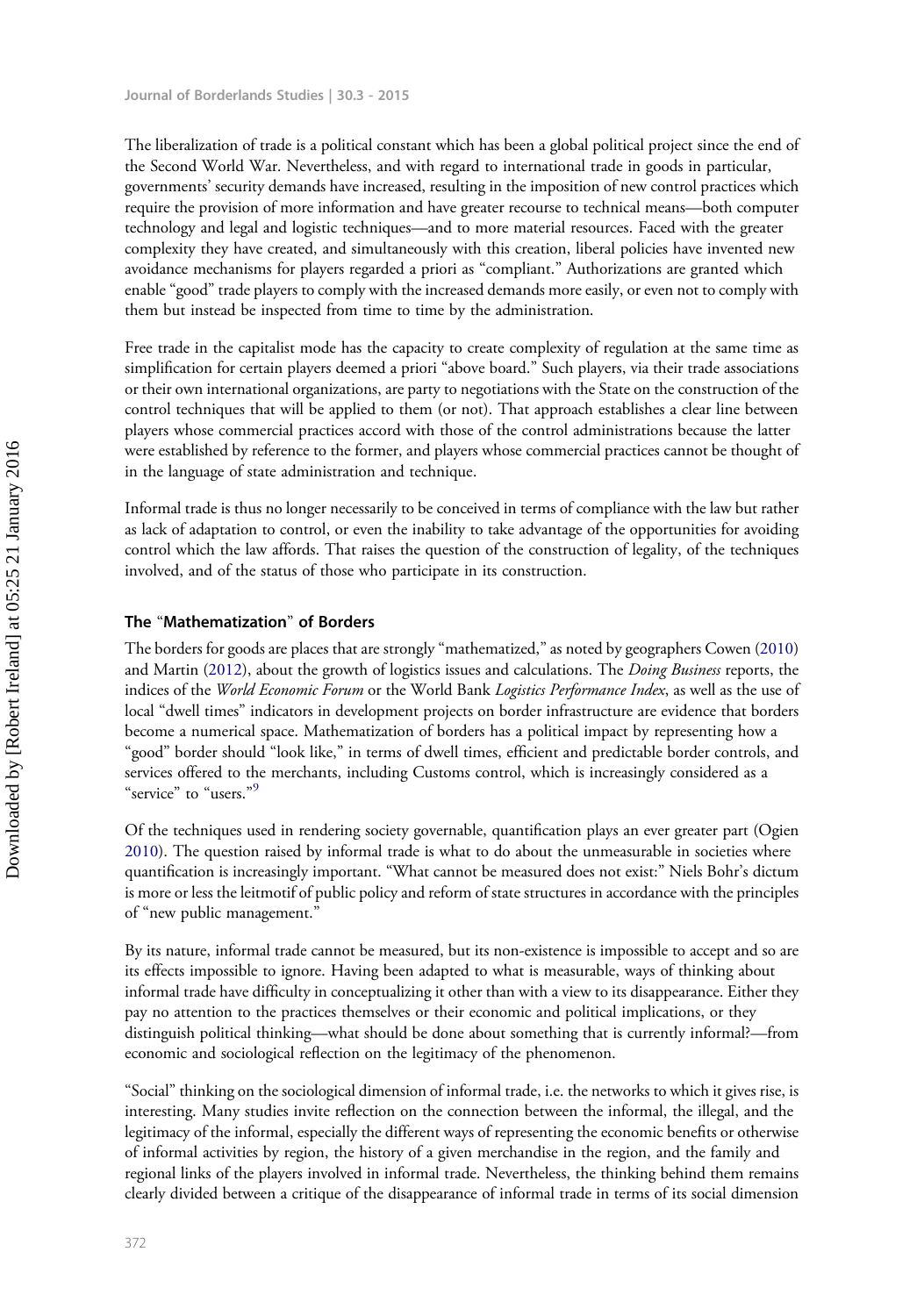and the need to make it disappear in the name of reintegration in a calculatory mode of thought. The debate often revolves around this irreconcilable difference between a social representation of informal trade, interpreted as "conservative," and its hollow representation as a measurement vacuum to be filled.

Informality is thus likely to take on increasing importance—as a concept—as quantification itself becomes increasingly important for improving the governability of societies and governing them by what is, in effect, a regime of experts. Nevertheless, informal trade does have political significance: it is the material proof of the existence of other forms of measurement and evaluation in accordance with the risk involved, the nature of the traded product, and the relationship to property and to the buyers and sellers. These are political issues which present quantification does not address and which will disappear if informal trade is treated only as an object with no future.

The persistence of informal trade in societies that are increasingly quantified in order to render them governable goes hand in hand with the increase in control techniques and the laws which introduce them. No Customs code or legislation will specify systematically what needs to be done, in concrete terms, in order for it to be implemented on the ground. Unlike police forces, which act in response to an actual or attempted offence, the controlling action of the Customs services in particular, and the trade or wealth regulatory agencies in general, is systematic: control means procedures to be followed, whether the subject is a fraudster or not. The procedure itself is the control. Customs legislation remains fairly general, so that its application also involves action by administrative agencies. Informal trade thus brings us back to the concrete aspects of the law, the fact that the control technique itself—via accountancy, the container scanner, risk analysis, Customs valuation methods, and the Authorized Economic Operator—creates technical margins of legality.

# The Papers Presented in this special section

In the end, the problems of "Customs officials" and "researchers" turned out to be positive. Exchanging ideas with practitioners leads researchers towards an approach which, while not necessarily "applied thinking," nevertheless takes account of the existence of specific social demands such as taxation and security, and of the technical complexity of regulatory situations. In return, dialogue with researchers can change political and scientific representations of "informals," enabling practitioners to think through the effects of existing regulations and their ideological framework, and to reflect on future regulation. This special section is a contribution to that dialogue.

The papers in this special section provide several perspectives on informal trade in the 21st century.

First, Nancy Benjamin, Stephen Golub and Ahamadou Aly Mbaye, place informal trade in the context of regional integration in Africa. As economists, the authors are interested in quantifying informal trade. What is an advantage for informal traders—their invisibility in official figures—make borders a weakness: through statistical comparisons among neighboring countries on average consumption per inhabitant and imports, the authors estimate the informal trade. The authors present case studies on specific commodities such as used cars, cotton, clothes, cigarettes, sugar, rice, and vegetable oil. It is important for any reader who is interested in cross-border informal trade to confront this material accuracy of the flow of goods, and to solve how one can concretely represent the adaptation strategies of merchants to political and economic asymmetries created by borders.

The regional context described by Benjamin, Golub and Mbaye is practically the "natural" context of informal trade in Africa, shaped by colonial borders, based on pre-colonial flows of traders and an incomplete contemporary regional integration of trade policies. The authors recall the role of colonial policies to create political and economic asymmetries through borders that have now become business opportunities. What the authors show is to what degree informal traders are aware of globalization by comparing the benefits of national trade policies. One can read what concretely means a national pricing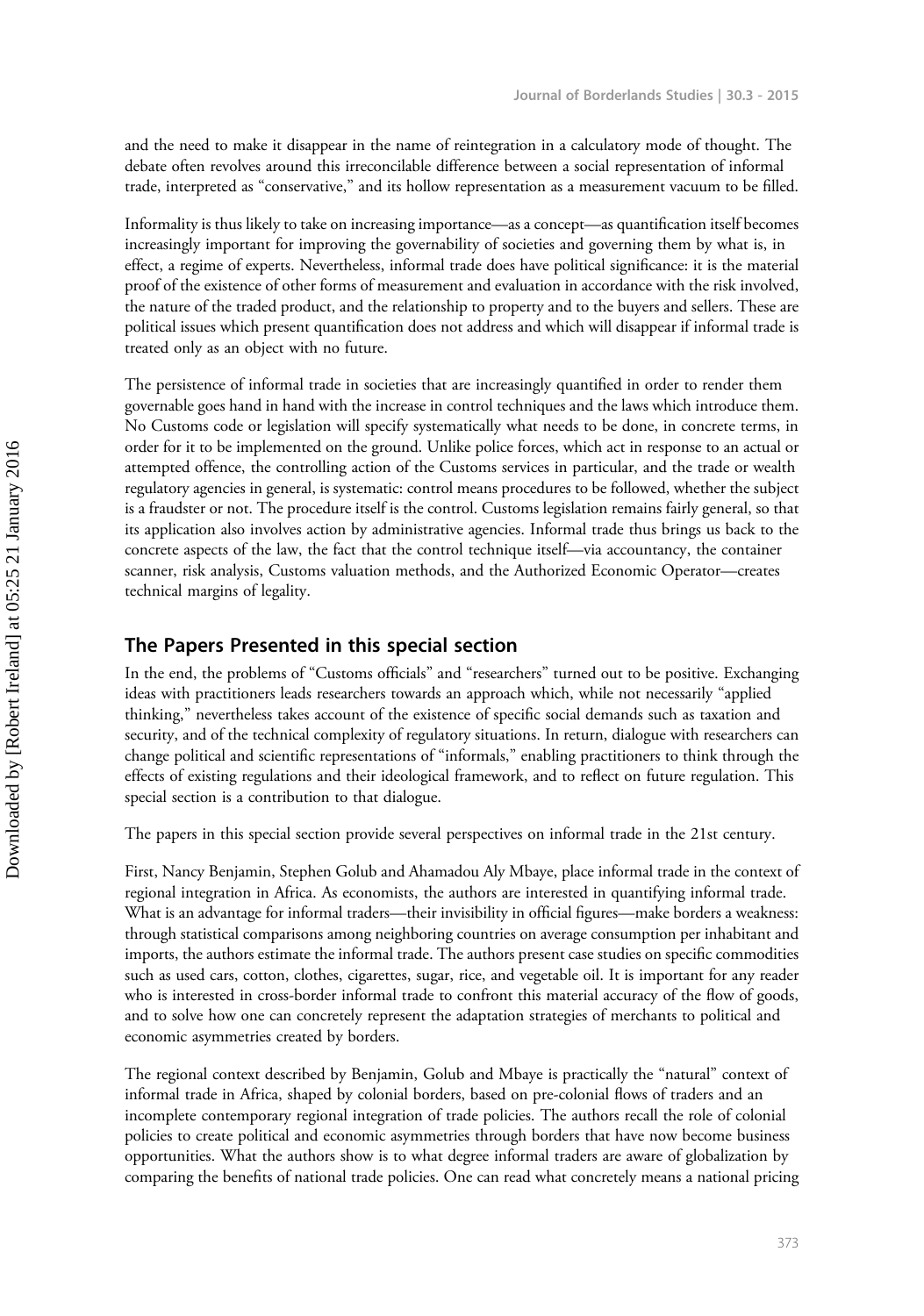or trade policy, and to what extent cross-border merchants adapt to it. African borders (and diverging trade and economic policies) fragment regional markets in warehouse areas and consuming areas. For informal traders, borders are an economic factor to develop their activities, which is similar with transnational companies and their adaptation strategies to national tax policies. As a consequence, some countries play a crucial role, as "entrepôt states," such as Benin, Togo and Gambia whose regulations encourage intraregional trade to landlocked countries and protectionist neighbors such as Nigeria and Senegal. The borders have a key role in defining areas, countries, where the change of flow is also equivalent to a change of border crossing practices: what may enter legally in states-entrepôts from Asia may illegally exit to neighboring countries. As shown by the authors, globalization is likely to increase inequalities, between informal traders whose trade horizon is the border area and those informal traders whose horizon is rather located in Asia.

This is the emergence of this fracture line that anthropologist Sylvie Ayimpam explores; among other phenomena she describes an ethnography of trade in textiles between Brazzaville (Republic of the Congo) and Kinshasa (Democratic Republic of the Congo), two major capitals situated on either side of the Congo River. This ethnography addresses two major concerns. First, the border as a place of entanglement between the informality of business and the informality of control administrations: Sylvie Ayimpam builds on the informal practices as a reflection on the co-production of the rules adopted by civil servants, traders and smugglers and the way non-legal practices become "normal" for both sides. Second, the article shows how informal trade networks compete against each other, using the same logistical and transport networks for smuggling, as soon as states change their regulations. The prohibition of the entry of certain textiles from Asia in the Democratic Republic of the Congo has created new competition between West African textile merchants and women from the banks of the Congo River who have long controlled trade in Asian textiles between Brazzaville and Kinshasa. This competition can occur because informal traders and most carriers are well organized, and because informal traders are concerned about the predictability of their transactions. For instance, for informal traders, paying bribes is less important than the fluctuation in the amount of bribes.

Anthropologist Gordon Mathews, in his article, reveals similar concerns on the part of African merchants in Asia. This is perhaps counter-intuitive but governments and those who control the borders should consider that the informal is not so fluid or flexible. It can be the case when the situation is examined globally, with the view of markets' theories on fluidity and re-allocation of resources. At the individual level, however, this is not necessarily the case. Informality and its characteristics inspired by economics, such as fluidity and flexibility, occasionally make us forget that informal traders and their intermediaries are not as opportunistic and "liberal" as we want to believe; they are just as anxious to anticipate their lives as the others who are formal and have formalized their risks into their accountabilities. And informality is not so detached from competition either.

Considering informal as an "indistinct mass" that is only visible thanks to the freight it transports is sometimes based on the assumption that informal traders are marginal citizens who contribute little to national wealth. This is developed in the third article, written by anthropologists Peter Little, Waktole Tiki and Dejene Negassa Debsu, about the informal livestock trade in the Horn of Africa and the relation to taxation of any kind on cross-border routes. The authors locate informality within a major economic field, the livestock trade in the Horn of Africa which is the largest concentration of live animal trade in the world and is integrated in global markets. The authors confront the agendas of state agents and merchants to show how informal traders avoid several kinds of state coercion that includes taxation or security constraints. When governments have regarded the border as an opportunity to formalize the informal, in the course of flow, they failed. Policies such as money exchange limitations, installation of administrative and banking infrastructures at borders, extension of the border line as a "border zone" (where a certain amount of transactions are authorized without taxation to contain the informal trade first geographically then economically and politically), failed. These policy failures question the efficiency of borders as a monitoring institution. The policies that are currently being experimented are much more technical, such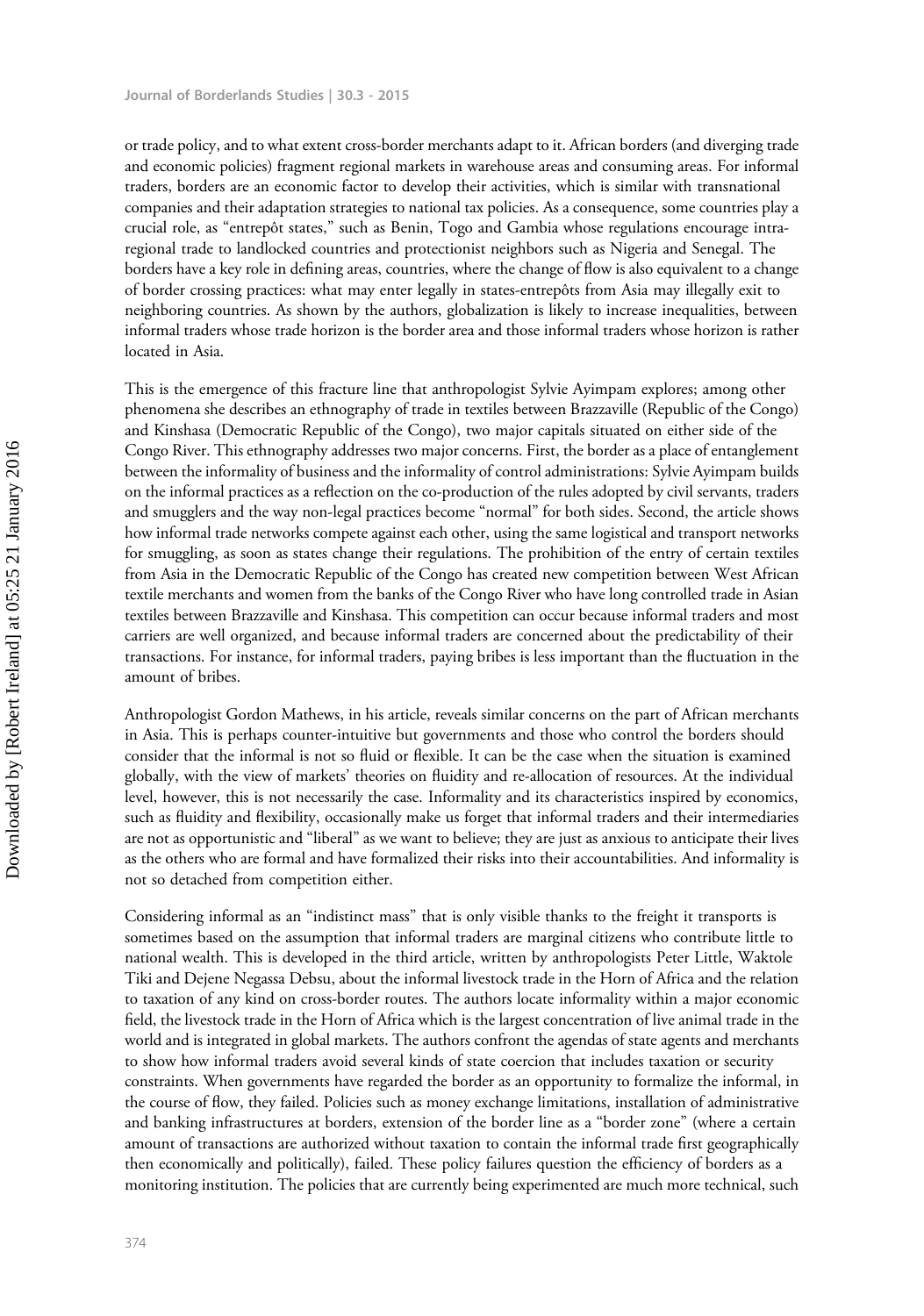as special computer-wired cash registers that automatically collect information on sales for taxation assessment. These tools rely on particular forms of accounting, making the assumption of certain trade practices, accounting, fixed installation bureaus, etc—in short, a "modern" and "urban" vision of crossborder trade. We find here the technical effects of the control to generate informality by making some trade techniques eligible to administrative control. There is probably, as the authors note, a technical dimension related to these choices but also a sociological one. Do the pastoralists really belong to the city/ nation? Are they as faithful to the community as one can expect from citizens? This is the very common "betrayal" of the merchants, the global suspicion against merchants that animated representations of merchants for centuries. What the authors say about pastoralists echoes a common representation of merchants as "nomads" who are unfaithful to the needs of the society that they take benefits from (Henaff  $1987$ ).<sup>[10](#page-13-0)</sup> In fact, the authors show that the amount of the contribution of pastoralists throughout all their journeys (local taxes and bribes) are very important, multiplied because they pass the borders. They are not counted as a real contribution, however, as pastoralists are not necessarily seen as "belonging" to the territories they cross and whose borders delimit specific financial accountabilities.

There is an opposition between borders which are areas where wealth and its taxation are concentrated and the "center" of the country which is struggling to recover the public share of private wealth circulating. This opposition is exposed in another form in the article by Mathews, who connects China and Africa through the circulation of counterfeit goods and the role of corruption in such circulation. The legal and moral status of copies and the meaning of "intellectual property" are questioned. Mathews demonstrates how informal trade, when embedded in globalization, tackles "rich" state certainties. In describing precisely the practices of informal traders, Mathews realizes the important knowledge that they deploy, their computational capabilities that are very precise although not formalized.

The question Mathews ultimately raises, however, is the moral dimension of the informality on several levels. The first is that informals are often perceived and represented as vectors of malevolence including the corruption of border officials or the infringement of intellectual property that is described in the article. Corruption and ethics do not seem to particularly affect informal traders, which ultimately increases the representation of these cross-border merchants as marginalized citizens, detached from the moral fabric of societies.

Reading Mathews raises a question: in what name should informal traders be required to be more moral than formal merchants? If the morality of their actions does not affect the informal traders (of legal or legitimate goods), it is probably because there is no more reason that this would be the case for them than for formal traders whose bad practices are equally known. Prohibiting goods such as CD copies or counterfeit luxury goods obviously raises more moral issues than the prohibition of drugs or counterfeit medicine: these goods are declared illegal by business actions at the global level when trademarks are registered, and not by societies that decide to prohibit a specific chemical substance and describe its composition in the law. Mathews shows that informal traders remain worried about being faced with illegal goods such as drugs, for example. The issues raised by Mathews—and how he responds to them—may seem provocative, but corruption, and the morality of piracy form the representations of border controls and, as such, they should be treated by governments. By reminding the raw and basic character of these informal practices, Mathews encourages us to take what informal traders say as facts of language which have their own effectiveness in representing the meaning of border control.

For example, as long as corruption continues to shape the representations of the border crossing, informal merchants—and even formal ones—will themselves be encouraged to choose this path because corruption can become predictable and allow them to build local connections. Accordingly, it reconstitutes a form of trust between stakeholders linked by the same crime and therefore the same secret. This form of trust, based on individual relationships and partially invisible, fits in with the form of trust usually adopted by informal traders to replace the law in standard trade relationships. Finally,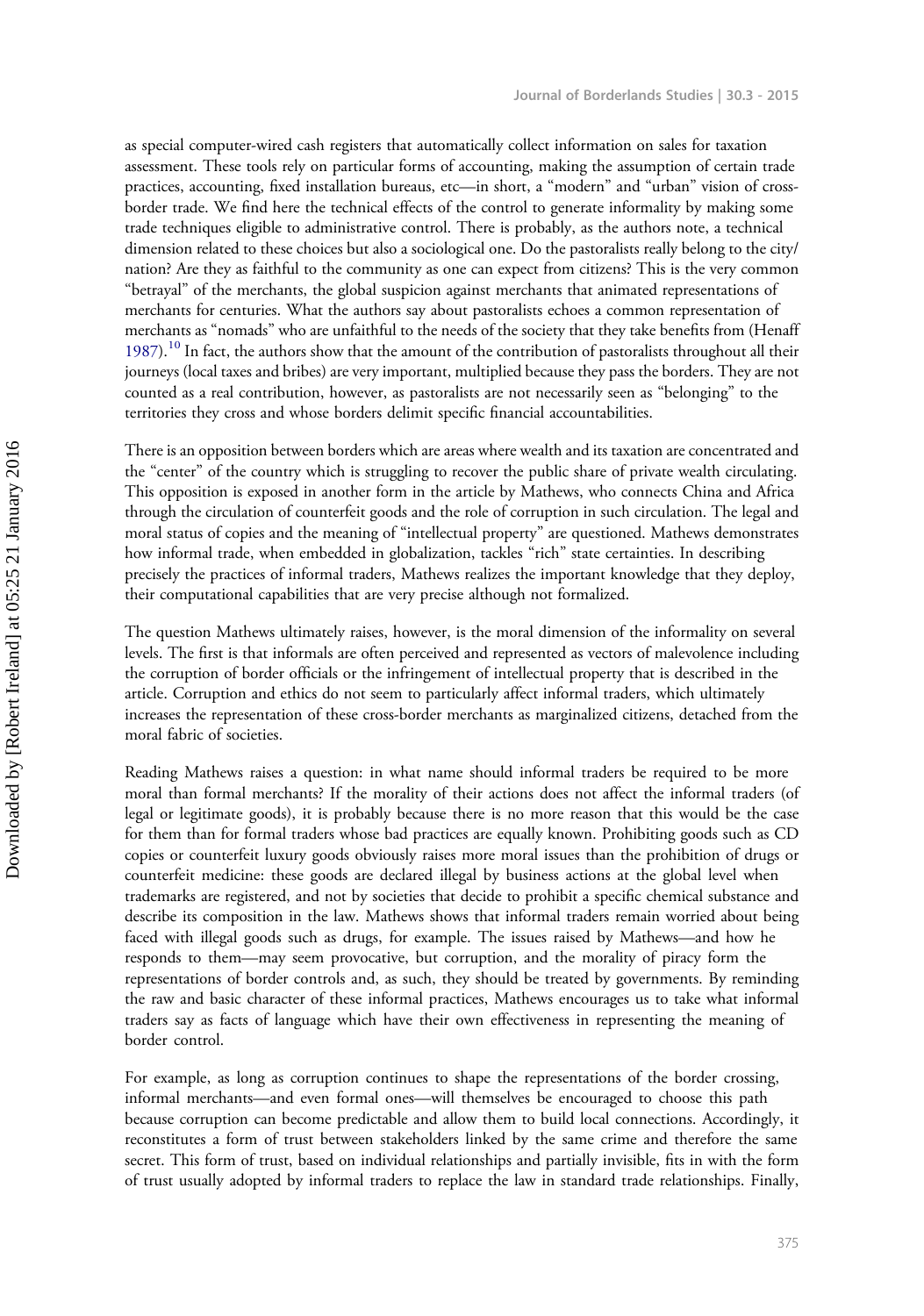concerning the piracy of goods, Mathews reports the words of an African merchant for whom trading counterfeited goods is "bringing the world to Africa." In saying this, this merchant reminds us that trade is the desire for diversity that drives someone beyond his own community, across social and geographical borders of his society, to bring back what is unknown and desirable. This simple evidence has not been contested by companies producing the original goods that are counterfeited; Mathews reports that one representative did not really care that the poor markets receive counterfeit goods since the original goods could not have been sold there.

Finally, Customs officers Chang-Ryung Han and Yeonho Kang who are also researchers specialized in criminology, and criminologist Hans Nelen describe the Korea Customs Service's response to shuttle trade between Korea and China and describe the constraints faced by a state agency at borders. This article provides what the others could not do as easily: the views of the control authorities. Two of the authors are from the Korean Customs, they had access to data, contact with Customs officers, and thus more freedom than other researchers. Few administrations are open to researchers and share field experiences. This article sincerely reflects this desire. The authors show how administrations have contributed to criminalize border crossing practices or even to increase the risk of encouraging shuttle traders to carry illegal goods. The authors also raise an interesting question regarding cross-border informal trade and its connection to globalization: its relation to economic crisis and the willingness of governments to make informal trade activities absorb the economic shocks and try to eradicate them as soon as the economic situation improves. Again, there is a form of flexibility and fluidity of informal trade, but imposed by the political authority. As such, the authors show the violent resistance capacity of informal traders against the will to submit or make them disappear. The role of the border as a restricted place of forced relationships between officials and merchants is thus crucial. The authors show that the repressive policies are generally not enforced by field officers who, for some of them, are afraid of violent reactions, and also perhaps because they feel mere empathy with the traders. This point is often missed in articles that suggest collusion between officials and informal traders only in the form of corruption. What the authors finally show here is that the border is a place where officials and merchants cannot help but to weave regular relationships and as such, the civil servants may be more committed to implement policies of negotiation more easily than policies of eradication.

# Concluding Remarks

Border agencies like Customs should differentiate between intentional smuggling and informal trade where non-compliance may be less intentional. Subsequently, Customs should consider the consequences of different approaches. A border agency that is more transparent, less corrupt, and willing to negotiate a reasonable solution will foster positive incentives for informal traders. Ultimately, this is not a normative discussion, but a discussion of reality, an informality reality. Nations that evolved and modernized accepted that, while it was not possible that all taxpayers paid, a sufficient number must, and thus the State was built. The early history of many countries is one of tax evasion by smugglers (Andreas [2013](#page-13-0); Karras [2010\)](#page-15-0) but a sufficient amount of trade transaction revenue was still collected to fund the policies and programs of a stable government.

In our view, the concept of informality thus retains all its operational force, opening up an area for discussion between research and society on a phenomenon which survives regulation, sometimes benefits materially from it, and calls the action of the State in general into question, beyond moral or ideological judgments about corruption or economic legitimacy. The informal sector is of interest as a borderline situation for observing relations between society and the regulation of economic activity, reminding us that, in all places, taxation is negotiated; that such negotiation is a negotiation between politics and technique at various levels, both international and national; and that the officials responsible for regulation are located at the interfaces between these various areas of negotiation.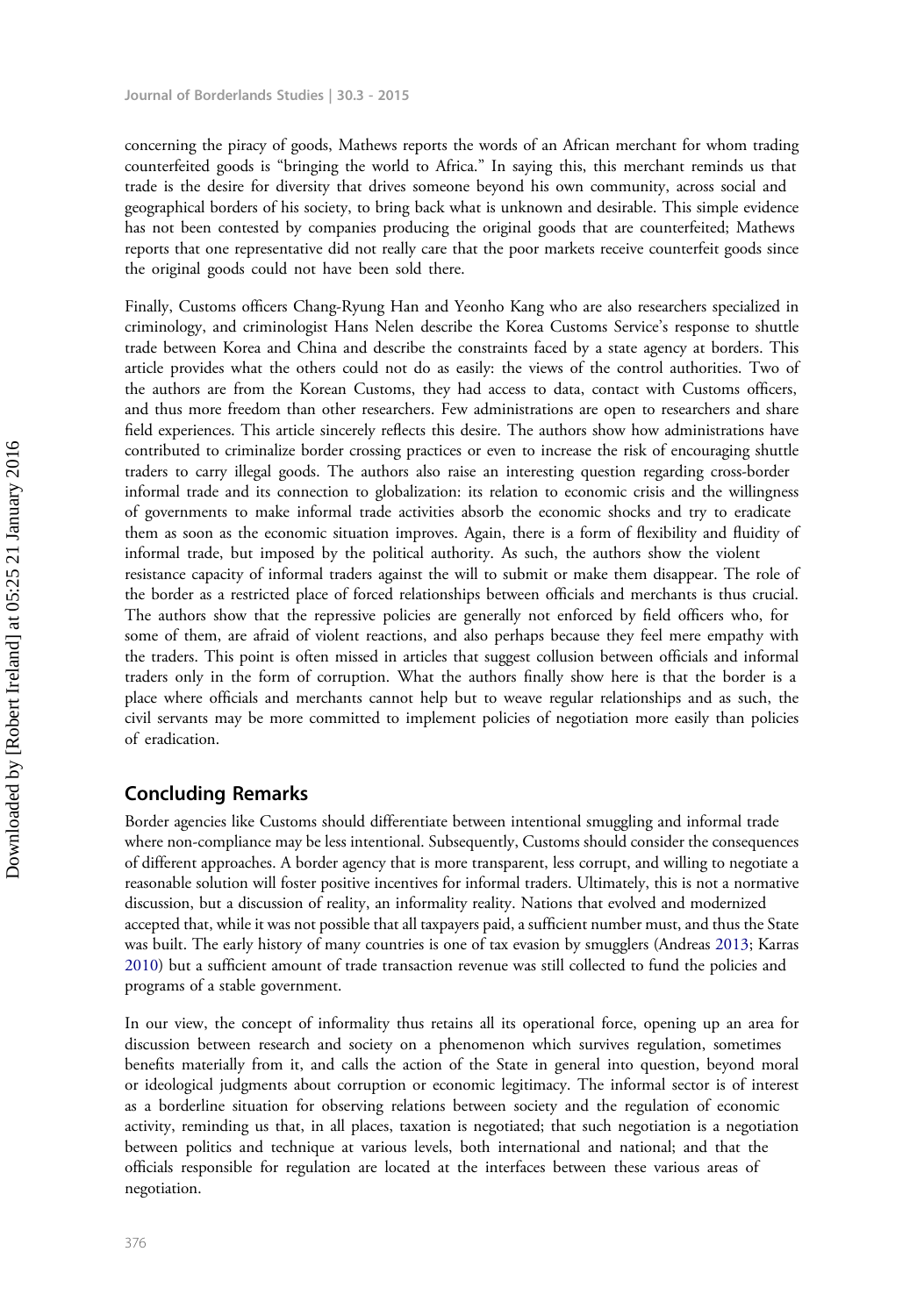# <span id="page-13-0"></span>Endnotes

<sup>1</sup> Louis Mandrin (1724–1755) was convicted of smuggling and counterfeiting in France. There has been more accounts and portrayals of him than of any other smuggler, robber or criminal during the French Ancien Régime (Lusebrick [1979](#page-15-0)).

<sup>2</sup> Academic literature on informality is wide, and making a review of it is out of the scope of this paper. The way academics deal with informality is mainly rooted in their disciplines. Economists tend to attach the word "informal" to singularized entities like the "sector," the "operators" or the "entrepreneurs." Political scientists or anthropologists describe "practices" as informal. For "informal practices" related to economic questions, see for instance Ledeneva ([2006](#page-15-0)) whose approach is based on a typology of different kinds of practices in Russia or the project The Global Encyclopaedia of Informality directed also by Prof. Ledeneva [\(https://www.ucl.ac.uk/ssees/research/funded-research-projects/informal-practices\)](http://www.ucl.ac.uk/ssees/research/funded-research-projects/informal-practices).

 $3$  Taxation is a "traditional" dividing line in public policies. In general, most governments strive to establish a specific taxation applied to informal traders or make them formal.

 $4$  Informal entrepreneurs are often represented as small businesses with almost no financial strength.

<sup>5</sup> The World Customs Organization (WCO) organized, jointly with the World Bank, an international conference on "Informality, International Trade and Customs", held in June 2013 in Brussels. This conference brought together a hundred or so Customs officials and academics, anthropologists, economists, and political scientists. It was partially funded by the Korea Customs Service. One of the aims of this conference was to sensitize researchers to field dilemmas and issues faced by officials in charge of enforcing law at borders and to share with these officials a reflection on the political, sociological and ethical dimensions of their functions when confronted by the issue of "informality."

<sup>6</sup> By "state vision," we understand that they mean the views advocated by international experts from IGOs, national experts and civil servants working in and for state administrations.

 $7$  The reverse can be the case in borderlands. Roitman ([2004\)](#page-16-0) describes how, at the borders between Cameroon and Nigeria, Cameroonian informal traders ask for the help of the Cameroon government to counter foreign informal traders who compete with them.

<sup>8</sup> Gaignat de Laulnais was a French merchant in Nantes before teaching trade practices and writing a guide for traders. He is one of these numerous "merchants-intellectuals" who, between the mid-17th century and the mid-18<sup>th</sup> century, built a kind of science of commerce, knowledge on trade based on their practical experience, and compiled it into guides of commerce (Hoock and Jeannin [1993](#page-14-0); Skornicki [2006\)](#page-16-0). The work of one of them, Jacques Savary, was quoted in American handbooks of accounting until the early  $20<sup>th</sup>$  century (Parker [1966](#page-15-0)).

<sup>9</sup> See, for instance, Michaels ([2009\)](#page-15-0) on the role of the World Bank *Doing Business* reports on the evolution of national laws.

 $10$  This is a very common representation. In his *Laws*, Plato would owe nothing to foreign merchants. In his ideal city, the Foreigner from Athens proposes to restrict import and exports in terms of the nature of goods and, above all, he does not impose any taxation on foreign trade. This is a bit strange for contemporary experts who think, on the contrary, that reducing tariffs is a way to increase international trade. The point Plato wanted to make clear is the fact that the city treasury must not depend on the taxation of long distance merchants and this is in line with the global closure of the city.

# References

Andreas, P. 2013. Smuggler Nation: How Illicit Trade Made America. New York: Oxford University Press.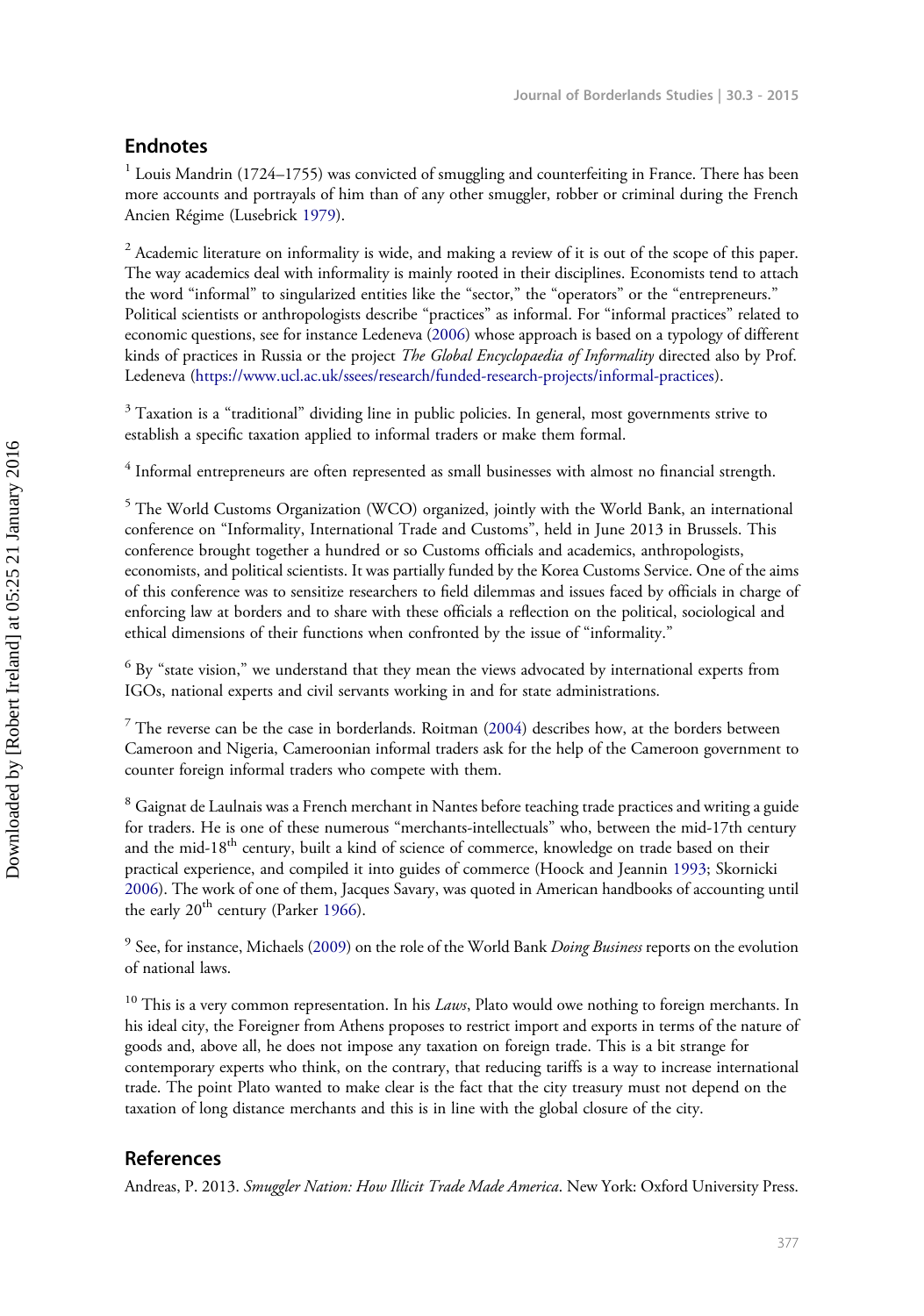<span id="page-14-0"></span>Ayadi, Lotfi., Nancy, Benjamin, Sami, Bensassi, and Gaël Raballand. 2013. Estimating informal trade across tunisia's land borders. Washington, DC: World Bank. [https://openknowledge.worldbank.org/](https://openknowledge.worldbank.org/handle/10986/16947) [handle/10986/16947](https://openknowledge.worldbank.org/handle/10986/16947) License: CC BY 3.0 IGO.

Bourdieu, P. 1986. La force du droit. Eléments pour une sociologie du champ juridique [The force of law: toward a sociology of the juridical field]. Actes de la recherche en sciences sociales 64, no. 1: 3-19.

Bredeloup, S., and J. Lombard. 2008. Mort de la fripe en Afrique ou fin d'un cycle? [Death of the worn clothing in Africa or end of a cycle?] Revue Tiers Monde 194: 1–22.

Cantens, T. 2013. Other People's Money and Goods: The Relationship between Customs Officers and Users in Some Countries of Sub-saharan Francophone Africa. Sociologus 63: 37–58.

Cantens, T., J. Kaminski, G. Raballand, and T. Tchapa. 2014. Customs, Brokers, and Informal Sectors: A Cameroon Case Study. World Bank Policy Research Working Paper 6788, Washington, DC, The World Bank.

Chiapello, Eve. 2008. La construction comptable de l'économie [The accounting construction of economy]. Idées économiques et sociales 152, no. 2: 26–34.

Cowen, D. 2010. A Geography of Logistics: Market Authority and the Security of Supply Chains. Annals of the Association of American Geographers 100, no. 3: 600–620.

Dongala, J. 1993. The Informal Sector Trade Among Sub-saharan African Countries: A Survey and Empirical Investigation. The Development Economies XXXI, no. 2: 151–172.

Flynn, D. 1997. "We are the Border": Identity, Exchange, and the State Along the Benin-Nigeria Border. American Anthropologist 24, no. 2: 311–30.

Foucault, M. 1970. Questions of Geography. In Power/knowledge: Selected Interviews and Other Writings, 1972–1977, ed. C. Gordon, 1980, 63–77. New York: Pantheon Books.

Gaignat de L'Aulnais, C.-F. 1718. Guide du commerce, contenant 4 parties ... Par C. F. Gaignat de Laulnais [Guide of commerce, including 4 parts]. Paris: Despilly, Durand et Valade.

Gilligan, V. 2008. Breaking Bad. New York: AMC.

Hansen, K. 2004. Helping or Hindering? Controversies Around the International Second-hand Clothing Trade. Anthropology Today 20, no. 4: 3–9.

Hart, K. 1973. Informal Income Opportunities and Urban Employment in Ghana. The Journal of Modern African Studies 11, no. 1: 61–89.

Hart, K. 2005. Formal Bureaucracy and the Emergent Forms of the Informal Economy. Research Paper No. 2005/11, UNU WIDER.

Henaff, M. 1987. Le Philosophe et le marchand [The philosopher and the merchant]. MLN 102, no. 4: 761–781.

Hoock, J., and P. Jeannin. 1993. Ars Mercatoria: Handbücher und Traktate für den Gebrauch des Kaufmanns, 1470–1820. Paderborn: Schöningh.

ILO (International Labour Office). 1972. Employment, Incomes and Equality – A Strategy for Increasing Productive Employment in Kenya. Geneva: International Labour Office.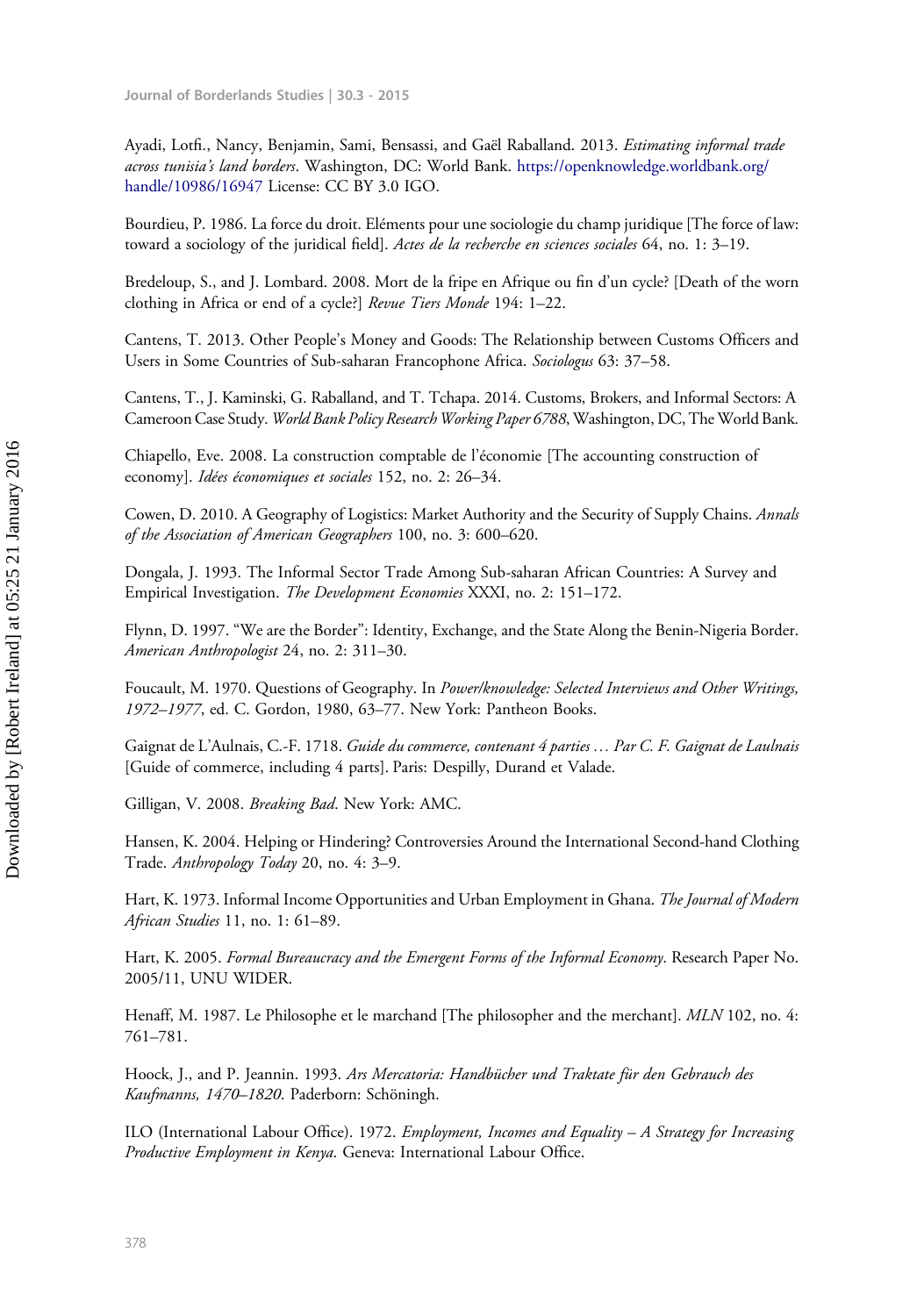<span id="page-15-0"></span>Karras, A.L. 2010. Smuggling: Contraband and Corruption in World History. Plymouth, UK: Rowman & Littlefield Publishers, Inc.

Klein, A. 1999. The Barracuda's Tale: Trawlers, the Informal Sector and a State of Classificatory Disorder of the Nigeria Coast. Africa: Journal of the International African Institute 69, no. 4: 555–74.

Lautier, B. 1995. Cinq questions à Hernando De Soto sur son ouvrage: L'autre sentier. La révolution informelle dans le Tiers Monde. Tiers-Monde 36, no. 142: 452–461.

Ledeneva Alena, V. 2006. How Russia Really Works: The Informal Practices that Shaped Post-soviet Politics and Business. Culture and Society After Socialism. Ithaca: Éditeur Cornell University Press.

Lourenço-Lindell, I. 2004. Trade and the Politics of Informalization in Bissau, Guinea-Bissau [Images and social representations of criminality in the eighteenth century: the example of mandrin]. In Reconsidering Informality. Perspectives from Urban Africa, ed. K. Tranberg and M. Vaa, 84–98. Uppsala: The Nordic Africa Institute.

Lusebrick, H.-J. 1979. Images et représentations sociales de la criminalité au XVIIIe siècle: l'exemple de Mandrin. Revue d'histoire moderne et contemporaine 26: 345–64.

MacGaffey, J. 1987. Entrepreneurs and Parasites: The Struggle for Indigenous Capitalism in Zaire. Cambridge: Cambridge University Press.

Martin, C. 2012. Desperate Mobilities: Logistics, Security and the Extra-logistical Knowledge of 'Appropriation'. Geopolitics 17, no. 2: 355–376.

Meagher, K. 2013. Unlocking the Informal Economy: A Literature Review on Linkages between Formal and Informal Economies in Developing Countries, No. 27, WIEGO Working Paper.

Michaels, R. 2009. Comparative Law by Numbers? Legal Origins Thesis, Doing Business Reports, and the Silence of Traditional Comparative Law. The American Journal of Comparative Law 57, no. 4 (FALL 2009): 765–795.

Mitra, S., and B. Kaminski. 2012. Borderless Bazaars and Regional Integration in Central Asia: Emerging Patterns of Trade and Cross-border Cooperation. Washington: The World Bank.

Ødegaard, C. 2008. Informal Trade, Contrabando and Prosperous Socialities in Arequipa, Peru. Ethnos 73, no. 2: 241–66.

OECD. 2009. Engaging with High Net worth Individuals on Tax Compliance.

Ogien, Albert. 2010. La valeur sociale du chiffre [The social value of numbers]. Revue Française de Socio-Économie 5, no. 1: 19–40.

Parker, R. H. 1966. A Note on Savary's "Le Parfait Negociant". Journal of Accounting Research 4, no 2: 260–261.

Peraldi, M., ed. 2001. Cabas et conteneurs.

Peraldi, M. 2007. Nouveaux aventuriers du capitalisme marchand. Essai d'anthropologie de l'éthique mercantile [Adventurers of the new trade capitalism. Anthropological essay on the ethics of trade]. In Les voyages du développement, ed. Fariba Adelkha and Jean-François Bayart, 73–114. Paris: Khartala.

Pohit, S., and N. Taneja. 2000. India's Informal Trade with Bangladesh: A Qualitative Assessment, Indian Council for Research on International Economic Relations, Working Paper 58.